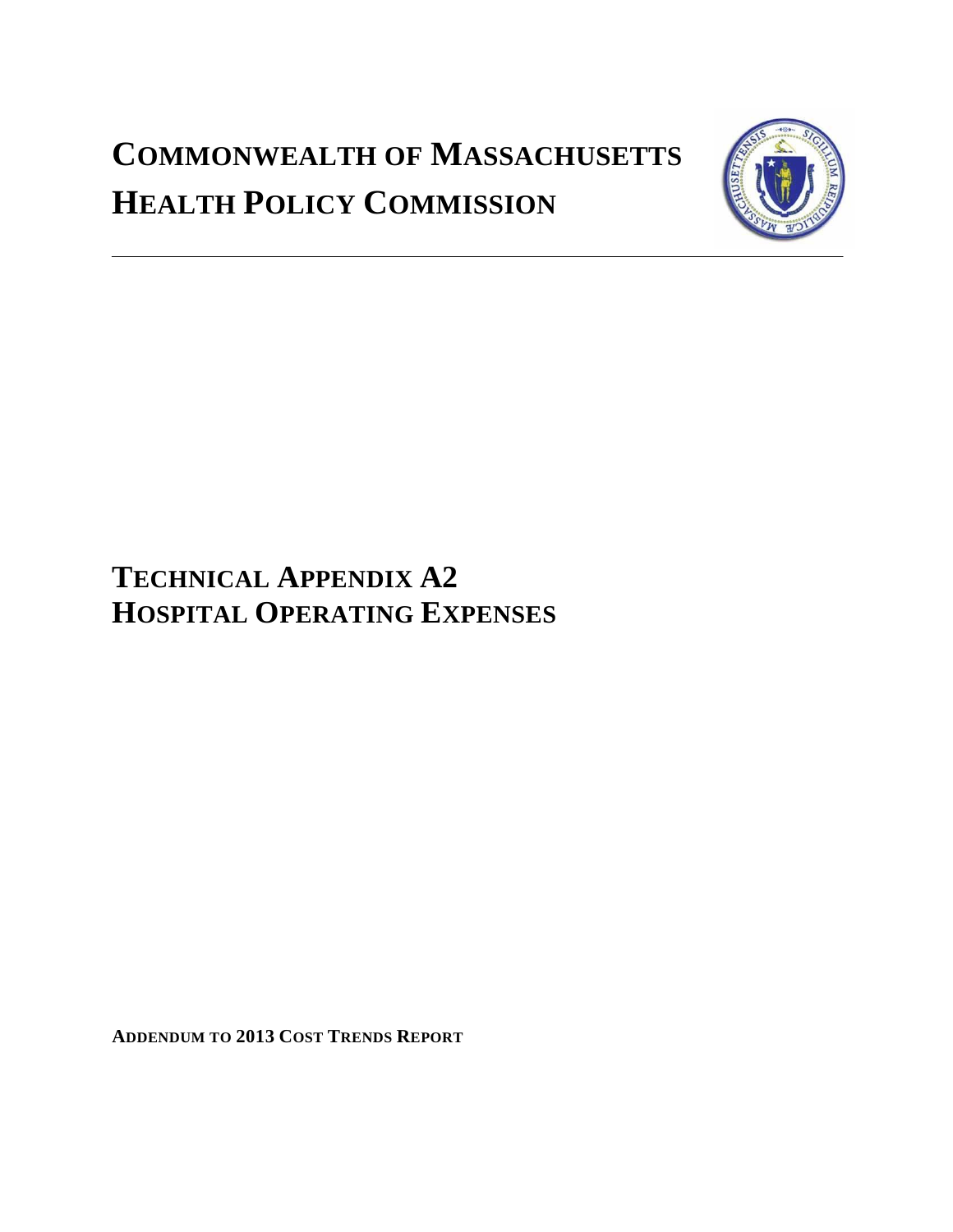## **Table of Contents**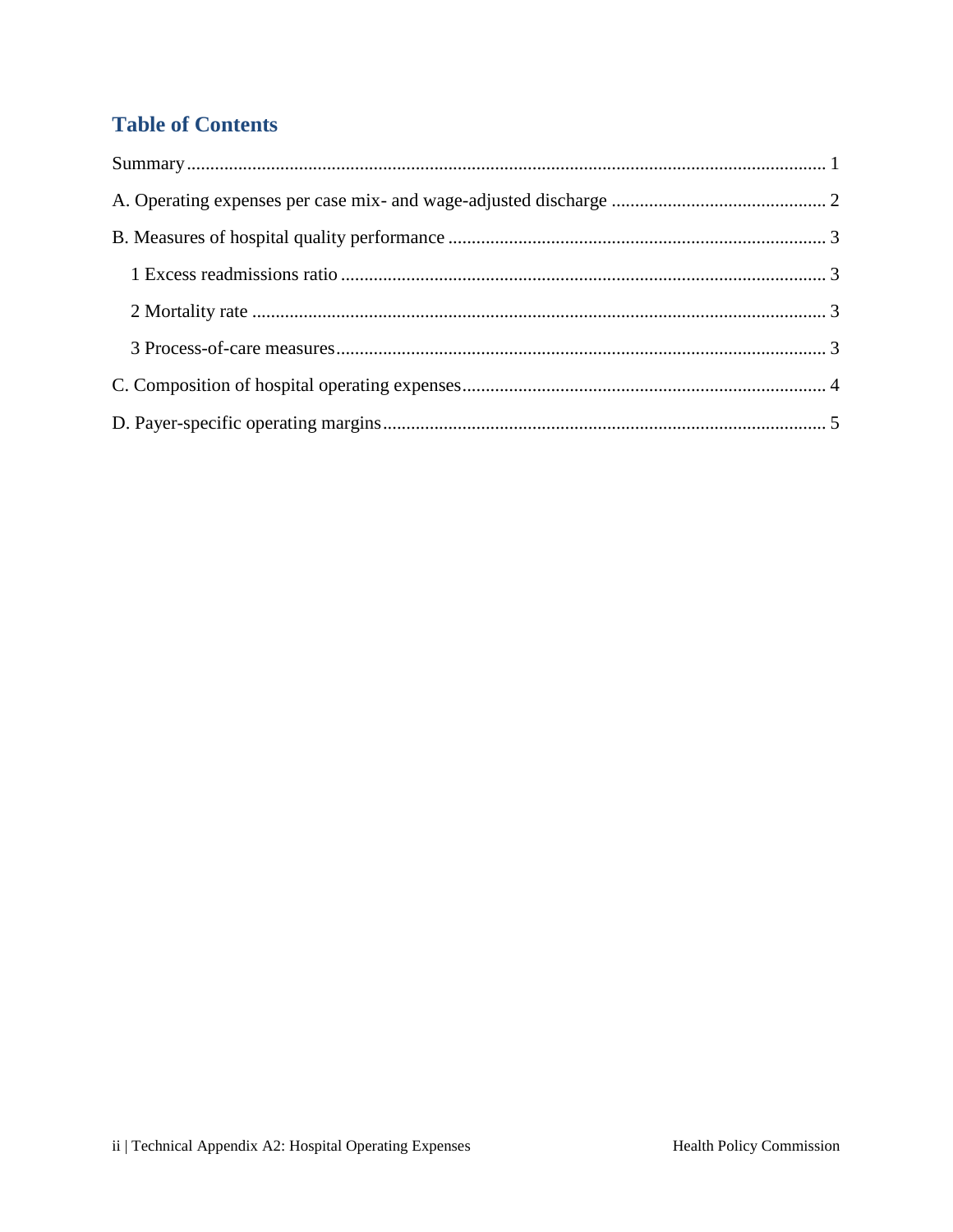#### <span id="page-2-0"></span>**Summary**

This technical appendix describes the methodology used for our analysis of hospital operating expenses.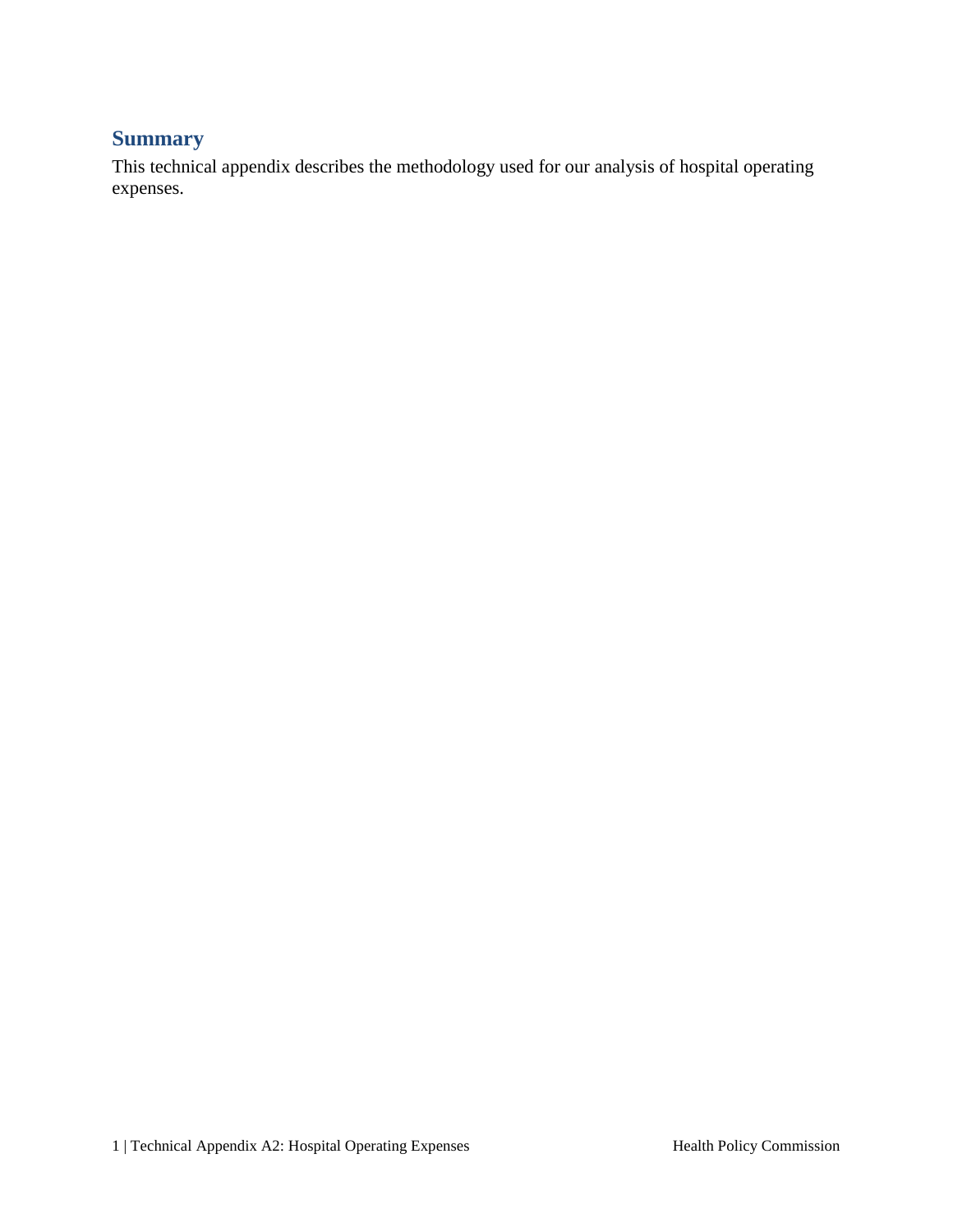## <span id="page-3-0"></span>**A. Operating expenses per case mix- and wage-adjusted discharge**

We calculated inpatient operating expenses per discharge, adjusted for hospital case mix and for area wages. Each component of this measure is described below.

**Inpatient operating expenses**: we used a measure of fully allocated inpatient operating expenses from the 2012 hospital cost reports collected by the Center for Health Information and Analysis (CHIA).

The specific measure used was: Sched II: SUMMARY SCHEDULE Col: 10 - PAT EXPENSE BY SVC INCL CAP Row: 100 - SUBTOT I/P

**Discharges**: We used inpatient discharges from CHIA's 2012 hospital cost reports. The specific measure used was:

Sched VA: PAYER INFORMATION Col: 2 - TOTAL (SUM[C3:C14])  $Row: 25 - DIS$ 

**Case mix adjustment**: The number of hospital discharges was multiplied by the hospital's 2011 CHIA case mix index (2012 case mix index was unavailable at time of analysis). CHIA's case mix index reflects the complexity of the inpatient discharges a particular hospital received in a year.

**Area wage adjustment:** We performed adjustments using each hospital's 2012 occupational mix adjusted wage index as determined by the Centers for Medicare & Medicaid Services (CMS). This index was used to adjust the labor-related portion of operating expenses based on CMS's established "labor share" methodology, which estimates the labor share at 68.8 percent for hospitals with a wage index above 1.0 and at 62 percent for areas with a wage index less than or equal to 1.0.

For example, for a hospital with a wage index of 1.1, the calculation would be:

Adjusted operating expenses  $=$ 

(Operating expenses  $\times$  31.2%) + (Operating expenses  $\times$  68.8%  $\times$  1.1) For a hospital with a wage index of 0.9, the calculation would be:

Adjusted operating expenses  $=$ (Operating expenses  $\times$  38%) + (Operating expenses  $\times$  62%  $\times$  0.9)

For analyses in which we identified teaching hospitals and disproportionate share hospitals (DSH), we used the teaching and DSH status published by CHIA in their fiscal year 2012 annual report on hospital financial performance.<sup>1</sup>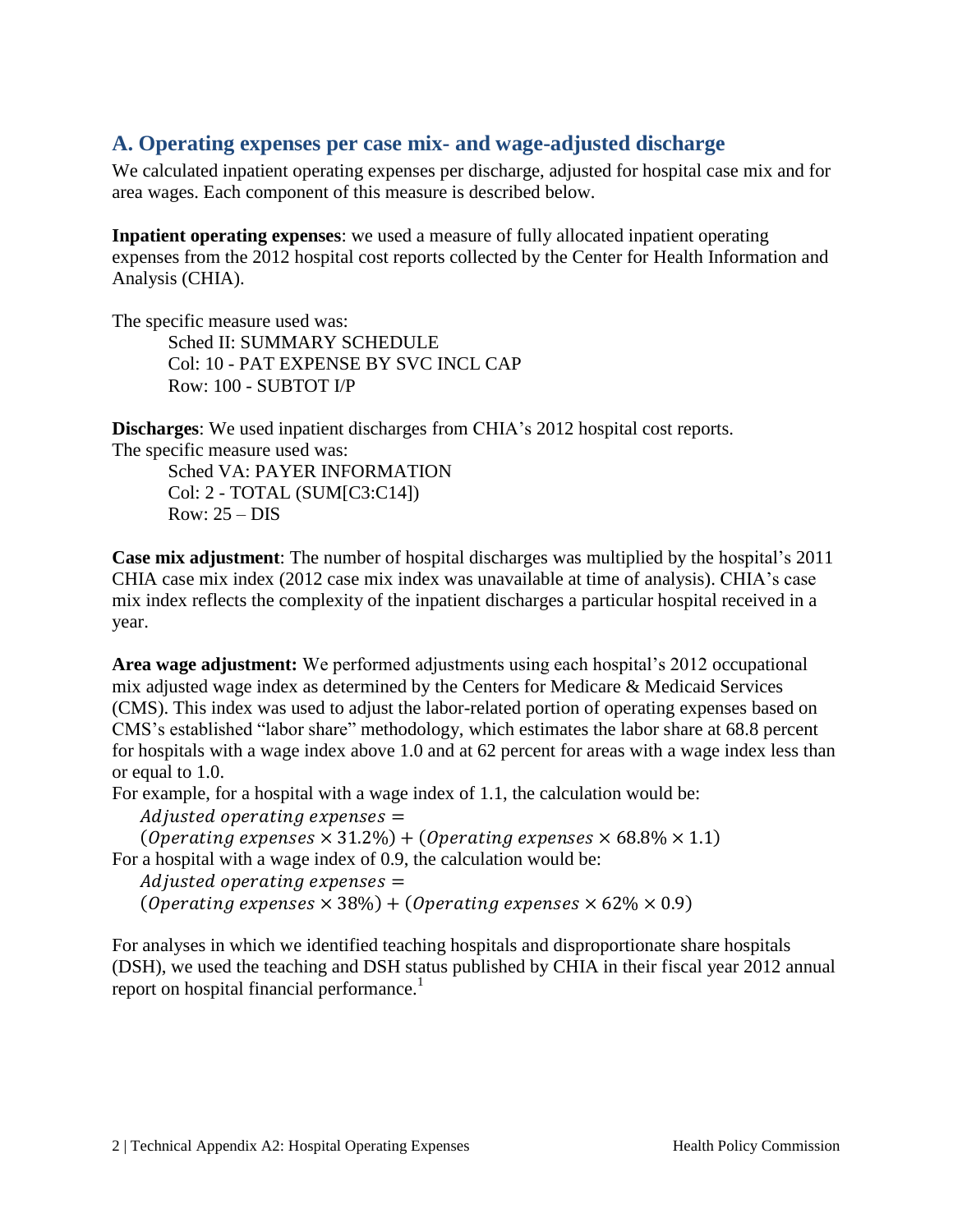## <span id="page-4-0"></span>**B. Measures of hospital quality performance**

We used three measures of hospital quality performance that have been widely described in research and reporting on hospital performance and that reflect a broad range of types of care within a hospital.

- 1. Excess readmissions ratio
- 2. Mortality rate
- 3. Process-of-care measures

#### <span id="page-4-1"></span>**1 Excess readmissions ratio**

We obtained hospital-level excess readmission ratio measures for acute myocardial infarction (AMI), heart failure (HF), and pneumonia (PN) from CMS's Hospital Compare database and calculated a composite measure. For each hospital, the composite measure represented the weighted average of the three excess readmissions ratios, with the average weighted based on volume of cases of each type. Detail on the excess readmissions ratio measure is available from  $CMS.<sup>2</sup>$ 

#### <span id="page-4-2"></span>**2 Mortality rate**

We obtained hospital-level 30-day risk-adjusted mortality measures for acute myocardial infarction (AMI), heart failure (HF), and pneumonia (PN) from CMS's Hospital Compare database and calculated a composite measure. For each hospital, the composite measure represented the weighted average of the three mortality rates, with the average weighted based on volume of cases of each type. Detail on the risk-adjusted mortality measure is available from  $CMS.<sup>3</sup>$ 

#### <span id="page-4-3"></span>**3 Process-of-care measures**

We obtained hospital-level process-of-care measures from CHIA's Quality Databook released with their 2013 Annual Report on the Massachusetts Health Care Market.<sup>4</sup> (CHIA used data from CMS Hospital Compare to publish these measures.)

Our composite measure represents a simple average across ten process-of-care measures. The measures used were:

- Urinary catheter removed on Postoperative Day 1 (POD1) or Postoperative Day 2 (POD2) with day of surgery being day zero (**SCIP-Inf-9**)
- Aspirin prescribed at discharge for AMI (**AMI 2**)
- **Percent of heart attack patients given PCI within 90 minutes of arrival**
- Evaluation of left ventricular systolic function (LVS) (**HF2**)
- ACEI or ARB for left ventricular systolic dysfunction (LVSD) (**HF3**)
- $\blacksquare$  Initial antibiotic selection for community-acquired pneumonia (CAP) in immunocompetent patients (**PN6**)
- Prophylactic antibiotic received within 1 hour prior to surgical incision (**SCIP-Inf-1**)
- Prophylactic antibiotic selection for surgical patients (**SCIP-Inf-2**)
- Prophylactic antibiotics discontinued within 24 hours after surgery end time (**SCIP-Inf-3**)
- Surgery Patients with Perioperative Temperature Management (**SCIP-Inf-10**)

Detail on the process-of-care measures is available from CHIA.<sup>5</sup>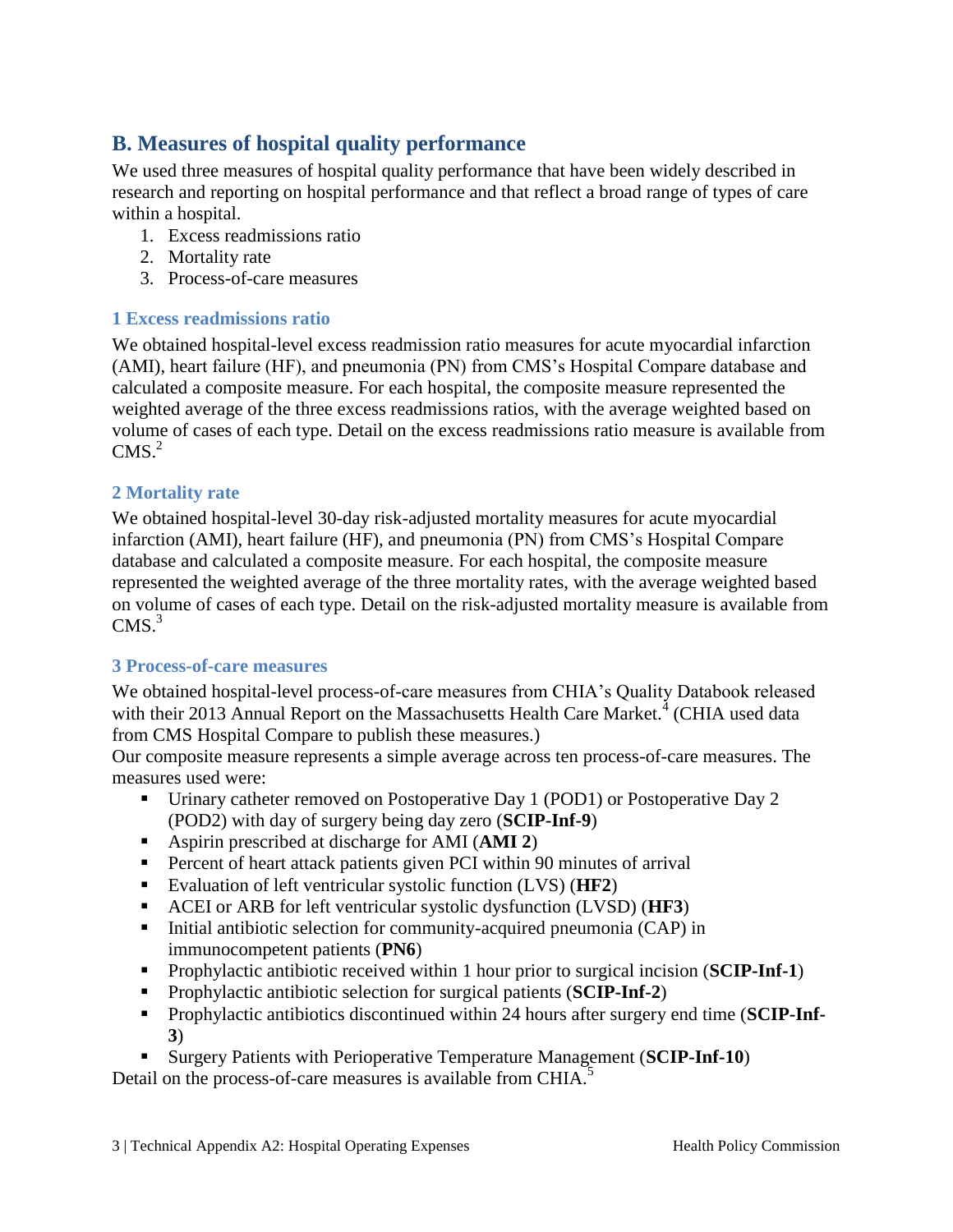## <span id="page-5-0"></span>**C. Composition of hospital operating expenses**

We estimated the proportion of hospital operating expenses comprised by labor, supplies, and major movable equipment depreciation. These were estimated based on total direct expenses as collected through CHIA's 2012 hospital cost reports.

**Labor**: Comprised of three measures (salaries and wages, physician compensation, and purchased services):

Sched IX: DIRECT EXPENSES Col: 2 - SALARIES AND WAGES Row: 124 - TOTPAT+NPAT+B/D+GR UCP ASSMT Sched IX: DIRECT EXPENSES Col: 3 - PHYSICIAN COMPENSATION (SCH XXV C2) Row: 124 - TOTPAT+NPAT+B/D+GR UCP ASSMT Sched IX: DIRECT EXPENSES Col: 4 - PURCHASED SERVICES Row: 124 - TOTPAT+NPAT+B/D+GR UCP ASSMT

#### **Supplies:**

Sched IX: DIRECT EXPENSES Col: 5 - SUPPLIES AND EXPENSE Row: 124 - TOTPAT+NPAT+B/D+GR UCP ASSMT Several additional expenses were subtracted from this amount based on the adjustment described below.

#### **Depreciation and amortization:**

Sched IX: DIRECT EXPENSES Col: 7 – MAJOR MOVEABLE EQUIPMENT DEPRECIATION Row: 124 - TOTPAT+NPAT+B/D+GR UCP ASSMT Several additional expenses were added to this amount based on the adjustment described below.

**Adjustments:** We re-classified several expenses from the supplies category into our depreciation and amortization category.

Sched IX: DIRECT EXPENSES Col: 5 - SUPPLIES AND EXPENSE Row: 1 - BUILDINGS / FIXED DEPRECIATION Sched IX: DIRECT EXPENSES Col: 5 - SUPPLIES AND EXPENSE Row: 2 - CAPITAL LEASES / AMORTIZATION Sched IX: DIRECT EXPENSES Col: 5 - SUPPLIES AND EXPENSE Row: 4 - BOND ISSUE AMORTIZATION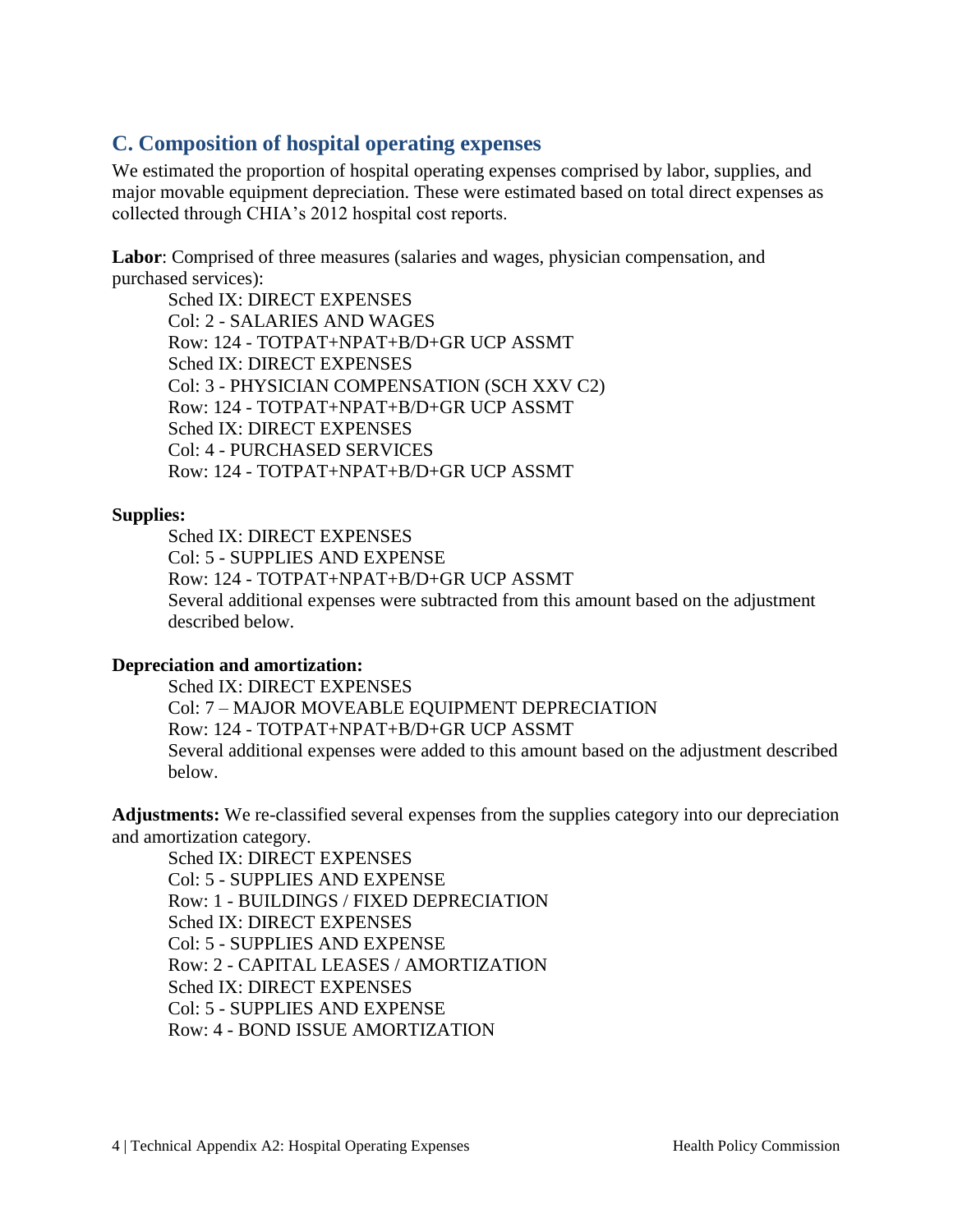## <span id="page-6-0"></span>**D. Payer-specific operating margins**

We estimated payer-specific operating margins based on an approach commonly used in the literature.<sup>6</sup> We calculated a hospital-specific cost-to-charge ratio, based on total operating expenses divided by total gross patient service revenue. We then applied the cost-to-charge ratio to payer-specific gross patient service revenue to estimate costs by payer. The operating margin was calculated as payer-specific net patient service revenue minus payer specific estimated costs, divided by payer-specific net patient service revenue.

All data were obtained from CHIA's 2012 hospital cost reports. Specific measures used are described below:

**Total operating expenses:** the sum of fully allocated inpatient patient services expenses and fully allocated outpatient patient service expenses.

*Inpatient*

Sched II: SUMMARY SCHEDULE Col: 10 - PAT EXPENSE BY SVC INCL CAP Row: 100 - SUBTOT I/P

*Outpatient*

Sched II: SUMMARY SCHEDULE Col: 10 - PAT EXPENSE BY SVC INCL CAP Row: 114 - SUBTOT I/P

**Net patient service revenue:** the sum of inpatient net patient service revenue and outpatient net patient service revenue.

*Inpatient*

Sched VA: PAYOR INFORMATION Col: Varies by payer (Medicare: 3, 4; Medicaid: 5,6; commercial: 10,11) Row: 65.01 - NET I/P REVENUE

*Outpatient*

Sched VA: PAYOR INFORMATION Col: Varies by payer (Medicare: 3, 4; Medicaid: 5,6; commercial: 10,11) Row: 78.01 - NET O/P REVENUE

**Gross patient service revenue:** the sum of inpatient routine, inpatient ancillary, outpatient routine, and outpatient ancillary gross patient service revenue.

*Inpatient*

Sched VA: PAYOR INFORMATION Col: Varies by payer (Medicare: 3, 4; Medicaid: 5,6; commercial: 10,11) Row: 40.00 - I/P ROUTINE Sched VA: PAYOR INFORMATION Col: Varies by payer (Medicare: 3, 4; Medicaid: 5,6; commercial: 10,11) Row: 41.00 - I/P ANCILLARY

*Outpatient*

Sched VA: PAYOR INFORMATION Col: Varies by payer (Medicare: 3, 4; Medicaid: 5,6; commercial: 10,11) Row: 42.00 - O/P ROUTINE